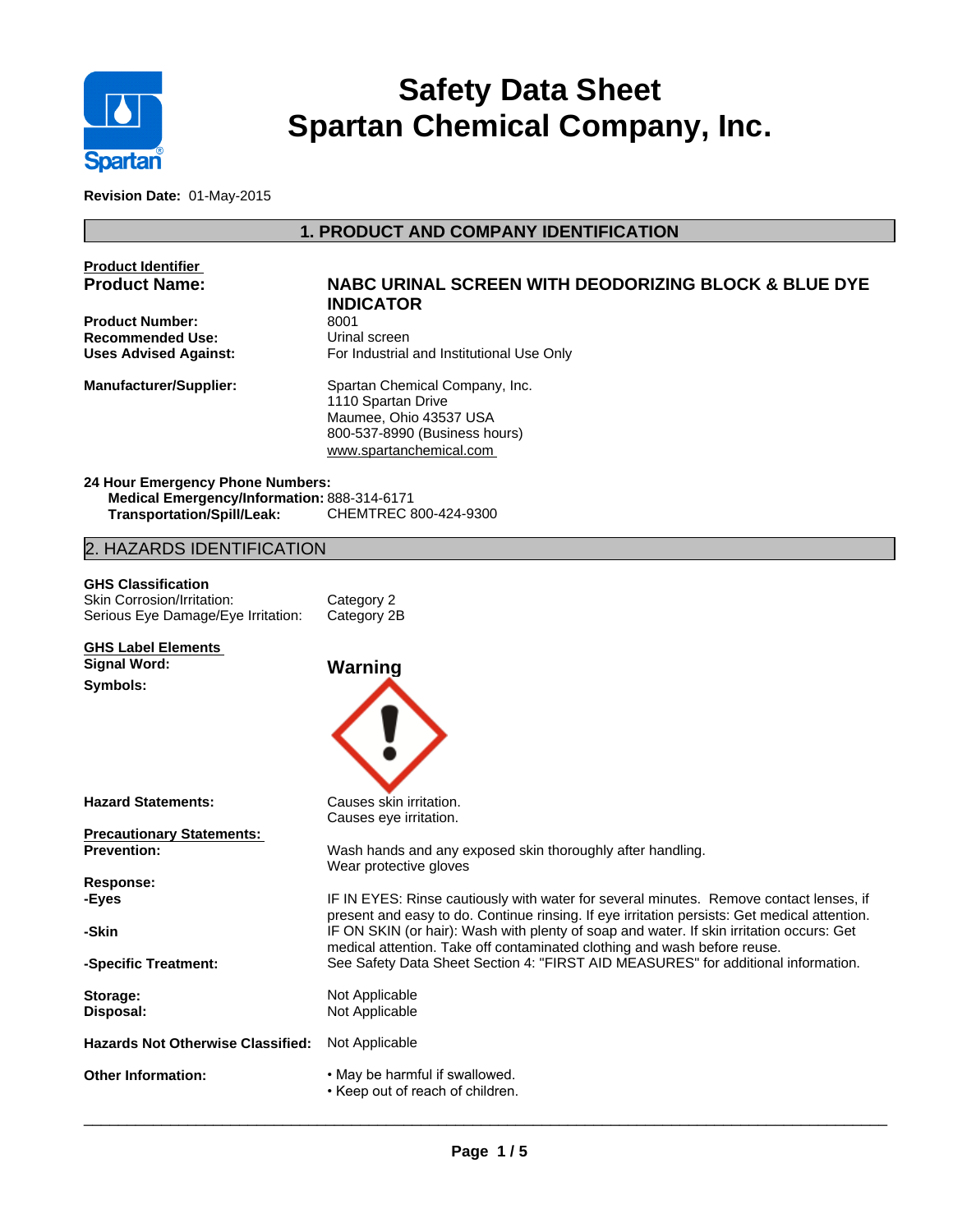## **3. COMPOSITION/INFORMATION ON INGREDIENTS**

\_\_\_\_\_\_\_\_\_\_\_\_\_\_\_\_\_\_\_\_\_\_\_\_\_\_\_\_\_\_\_\_\_\_\_\_\_\_\_\_\_\_\_\_\_\_\_\_\_\_\_\_\_\_\_\_\_\_\_\_\_\_\_\_\_\_\_\_\_\_\_\_\_\_\_\_\_\_\_\_\_\_\_\_\_\_\_\_\_\_\_\_\_

| <b>Chemical Name</b>            | <b>CAS No</b>      | Weight-%  |
|---------------------------------|--------------------|-----------|
| sodium sulfate                  | 7757-82-6          | $30 - 60$ |
| polyethylene glycol             | 25322-68-3         | $10 - 30$ |
| sodium dodecylbenzene sulfonate | 25155-30-0         | 7-13      |
| sodium tallowate                | 8052-48-0          | $5 - 10$  |
| acid blue 9. disodium salt      | 3844-45-9          | 1-5       |
| fragrance                       | <b>PROPRIETARY</b> | 0.1-1     |

Specific chemical identity and/or exact percentage of composition has been withheld as a trade secret.

|                            | <b>4. FIRST AID MEASURES</b>                                                                                                                                                   |
|----------------------------|--------------------------------------------------------------------------------------------------------------------------------------------------------------------------------|
| -Eye Contact:              | Rinse cautiously with water for at least 15 minutes. Remove contact lenses, if present and<br>easy to do. Continue rinsing. If eye irritation persists: Get medical attention. |
| -Skin Contact:             | Wash with plenty of soap and water. Take off contaminated clothing and wash before<br>reuse. If skin irritation occurs: Get medical attention.                                 |
| -Inhalation:               | Remove victim to fresh air and keep at rest in a position comfortable for breathing. Call a<br>poison control center or physician if you feel unwell.                          |
| -Ingestion:                | Rinse mouth. Do NOT induce vomiting. Never give anything by mouth to an unconscious<br>person. Get medical attention if you feel unwell.                                       |
| <b>Note to Physicians:</b> | Treat symptomatically.                                                                                                                                                         |

| <b>Suitable Extinguishing Media:</b>                                    | Product does not support combustion, Use extinguishing agent suitable for type of<br>surrounding fire                                          |
|-------------------------------------------------------------------------|------------------------------------------------------------------------------------------------------------------------------------------------|
| Specific Hazards Arising from the<br><b>Chemical:</b>                   | Dried product is capable of burning. Combustion products are toxic.                                                                            |
| <b>Hazardous Combustion Products:</b>                                   | May include Carbon monoxide Carbon dioxide and other toxic gases or vapors.                                                                    |
| <b>Protective Equipment and</b><br><b>Precautions for Firefighters:</b> | Wear MSHA/NIOSH approved self-contained breathing apparatus (SCBA) and full<br>protective gear. Cool fire-exposed containers with water spray. |

# **6. ACCIDENTAL RELEASE MEASURES**

| <b>Personal Precautions:</b>      | Avoid contact with skin, eyes or clothing. Use personal protective equipment as required.       |
|-----------------------------------|-------------------------------------------------------------------------------------------------|
| <b>Environmental Precautions:</b> | Do not rinse spill onto the ground, into storm sewers or bodies of water.                       |
| <b>Methods for Clean-Up:</b>      | Prevent further leakage or spillage if safe to do so. Contain and collect spillage with         |
|                                   | non-combustible absorbent material, (e.g. sand, earth, diatomaceous earth, vermiculite)         |
|                                   | and place in container for disposal according to local / national regulations (see Section 13). |

## **7. HANDLING AND STORAGE**

| <b>Advice on Safe Handling:</b> | Handle in accordance with good industrial hygiene and safety practice. Wash thoroughly<br>after handling.                          |
|---------------------------------|------------------------------------------------------------------------------------------------------------------------------------|
| <b>Storage Conditions:</b>      | Keep containers tightly closed in a dry, cool and well-ventilated place. Keep out of the reach<br>of children. Keep from freezing. |
|                                 |                                                                                                                                    |

# **8. EXPOSURE CONTROLS/PERSONAL PROTECTION**

**Occupational Exposure Limits:** None established.

 $\overline{\phantom{a}}$  ,  $\overline{\phantom{a}}$  ,  $\overline{\phantom{a}}$  ,  $\overline{\phantom{a}}$  ,  $\overline{\phantom{a}}$  ,  $\overline{\phantom{a}}$  ,  $\overline{\phantom{a}}$  ,  $\overline{\phantom{a}}$  ,  $\overline{\phantom{a}}$  ,  $\overline{\phantom{a}}$  ,  $\overline{\phantom{a}}$  ,  $\overline{\phantom{a}}$  ,  $\overline{\phantom{a}}$  ,  $\overline{\phantom{a}}$  ,  $\overline{\phantom{a}}$  ,  $\overline{\phantom{a}}$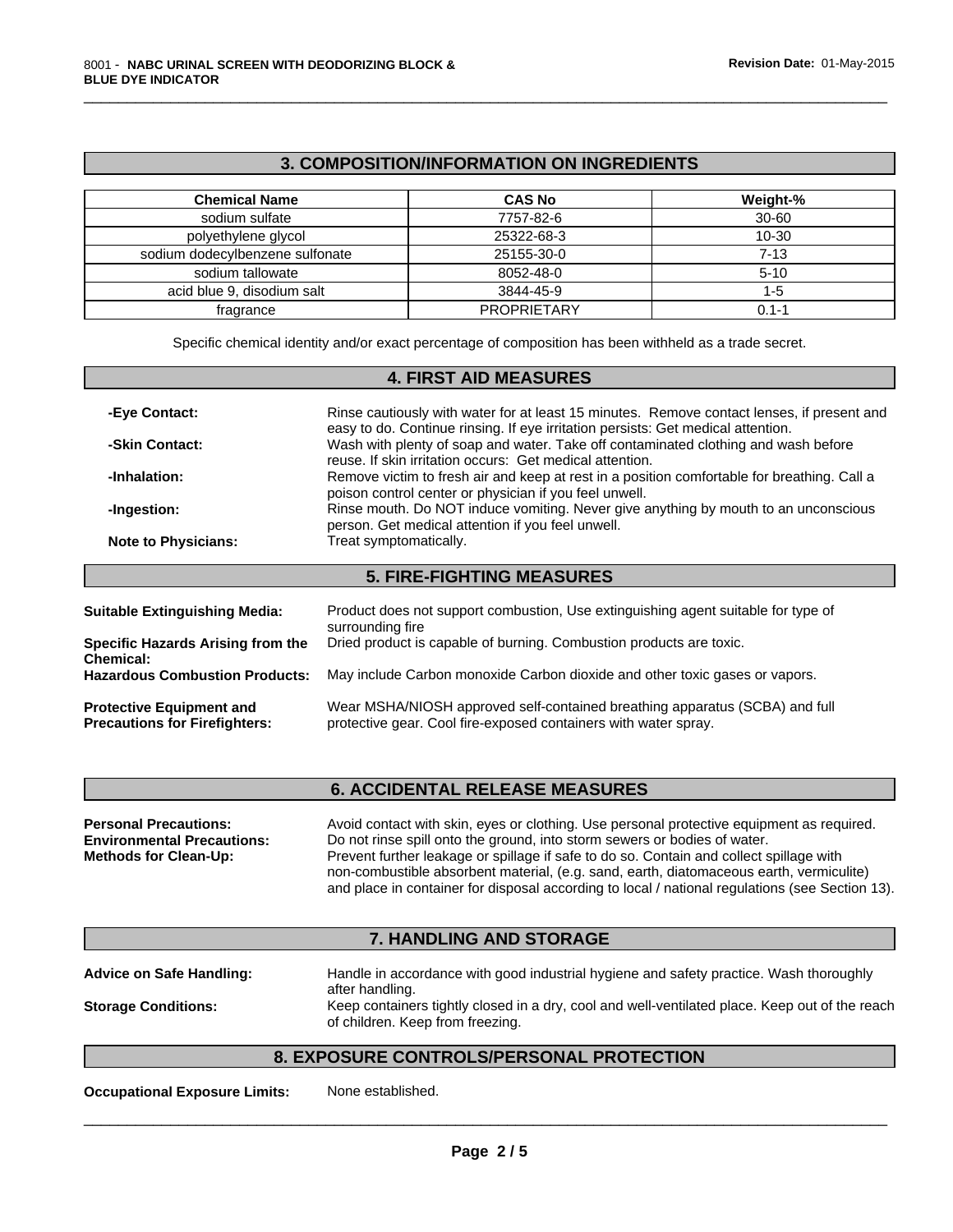| <b>Engineering Controls:</b>           | Provide good general ventilation.<br>If work practices generate dust, fumes, gas, vapors or mists which expose workers to<br>chemicals above the occupational exposure limits, local exhaust ventilation or other<br>engineering controls should be considered. |
|----------------------------------------|-----------------------------------------------------------------------------------------------------------------------------------------------------------------------------------------------------------------------------------------------------------------|
| <b>Personal Protective Equipment</b>   |                                                                                                                                                                                                                                                                 |
| <b>Eye/Face Protection:</b>            | Not required with expected use.                                                                                                                                                                                                                                 |
| <b>Skin and Body Protection:</b>       | Wear rubber or other chemical-resistant gloves.                                                                                                                                                                                                                 |
| <b>Respiratory Protection:</b>         | Not required with expected use.                                                                                                                                                                                                                                 |
|                                        | If occupational exposure limits are exceeded or respiratory irritation occurs, use of a                                                                                                                                                                         |
|                                        | NIOSH/MSHA approved respirator suitable for the use-conditions and chemicals in Section                                                                                                                                                                         |
|                                        | 3 should be considered.                                                                                                                                                                                                                                         |
| <b>General Hygiene Considerations:</b> | Wash hands and any exposed skin thoroughly after handling.                                                                                                                                                                                                      |
|                                        | See 29 CFR 1910.132-138 for further guidance.                                                                                                                                                                                                                   |
|                                        |                                                                                                                                                                                                                                                                 |

\_\_\_\_\_\_\_\_\_\_\_\_\_\_\_\_\_\_\_\_\_\_\_\_\_\_\_\_\_\_\_\_\_\_\_\_\_\_\_\_\_\_\_\_\_\_\_\_\_\_\_\_\_\_\_\_\_\_\_\_\_\_\_\_\_\_\_\_\_\_\_\_\_\_\_\_\_\_\_\_\_\_\_\_\_\_\_\_\_\_\_\_\_

# **9. PHYSICAL AND CHEMICAL PROPERTIES**

| Appearance/Physical State:             | Solid                                    |
|----------------------------------------|------------------------------------------|
| Color:                                 | <b>B</b> lue                             |
| lOdor:                                 | Fresh                                    |
| pH:                                    | Not applicable                           |
| <b>Melting Point / Freezing Point:</b> | No information available.                |
| Boiling Point / Boiling Range:         | No information available. Not applicable |
| <b>Flash Point:</b>                    | 100 °C / > 212 °F                        |
| <b>Evaporation Rate:</b>               | <1 (Butyl acetate = 1)                   |
| Flammability (solid, gas)              | No information available.                |
| <b>Upper Flammability Limit:</b>       | No information available.                |
| Lower Flammability Limit:              | No information available.                |
| Vapor Pressure:                        | <b>No information available.</b>         |
| <b>Vapor Density:</b>                  | <b>No information available.</b>         |
| Specific Gravity:                      | 1.20                                     |
| Solubility(ies):                       | No information available.                |
| <b>Partition Coefficient:</b>          | No information available.                |
| <b>Autoignition Temperature:</b>       | <b>No information available.</b>         |
| <b>Decomposition Temperature:</b>      | <b>No information available.</b>         |
| Viscosity:                             | No information available.                |

# **10. STABILITY AND REACTIVITY**

| <b>Reactivity:</b>             | This material is considered to be non-reactive under normal conditions of use.                     |
|--------------------------------|----------------------------------------------------------------------------------------------------|
| <b>Chemical Stability:</b>     | Stable under normal conditions.                                                                    |
|                                | <b>Possibility of Hazardous Reactions:</b> Not expected to occur with normal handling and storage. |
| <b>Conditions to Avoid:</b>    | Extremes of temperature and direct sunlight.                                                       |
| Incompatible Materials:        | Strong oxidizing agents. Strong acids.                                                             |
| <b>Hazardous Decomposition</b> | May include carbon monoxide, carbon dioxide (CO2) and other toxic gases or vapors.                 |
| Products:                      |                                                                                                    |

# **11. TOXICOLOGICAL INFORMATION**

| <b>Likely Routes of Exposure:</b>   | Eyes, Skin, Ingestion, Inhalation.                     |
|-------------------------------------|--------------------------------------------------------|
| <b>Symptoms of Exposure:</b>        |                                                        |
| -Eye Contact:                       | Pain, redness and swelling of the conjunctiva.         |
| -Skin Contact:                      | Pain, redness and cracking of the skin.                |
| -Inhalation:                        | Nasal discomfort and coughing.                         |
| -Ingestion:                         | Pain, nausea, vomiting and diarrhea.                   |
| Immediate, Delayed, Chronic Effects |                                                        |
| Product Information:                | Data not available or insufficient for classification. |

 $\overline{\phantom{a}}$  ,  $\overline{\phantom{a}}$  ,  $\overline{\phantom{a}}$  ,  $\overline{\phantom{a}}$  ,  $\overline{\phantom{a}}$  ,  $\overline{\phantom{a}}$  ,  $\overline{\phantom{a}}$  ,  $\overline{\phantom{a}}$  ,  $\overline{\phantom{a}}$  ,  $\overline{\phantom{a}}$  ,  $\overline{\phantom{a}}$  ,  $\overline{\phantom{a}}$  ,  $\overline{\phantom{a}}$  ,  $\overline{\phantom{a}}$  ,  $\overline{\phantom{a}}$  ,  $\overline{\phantom{a}}$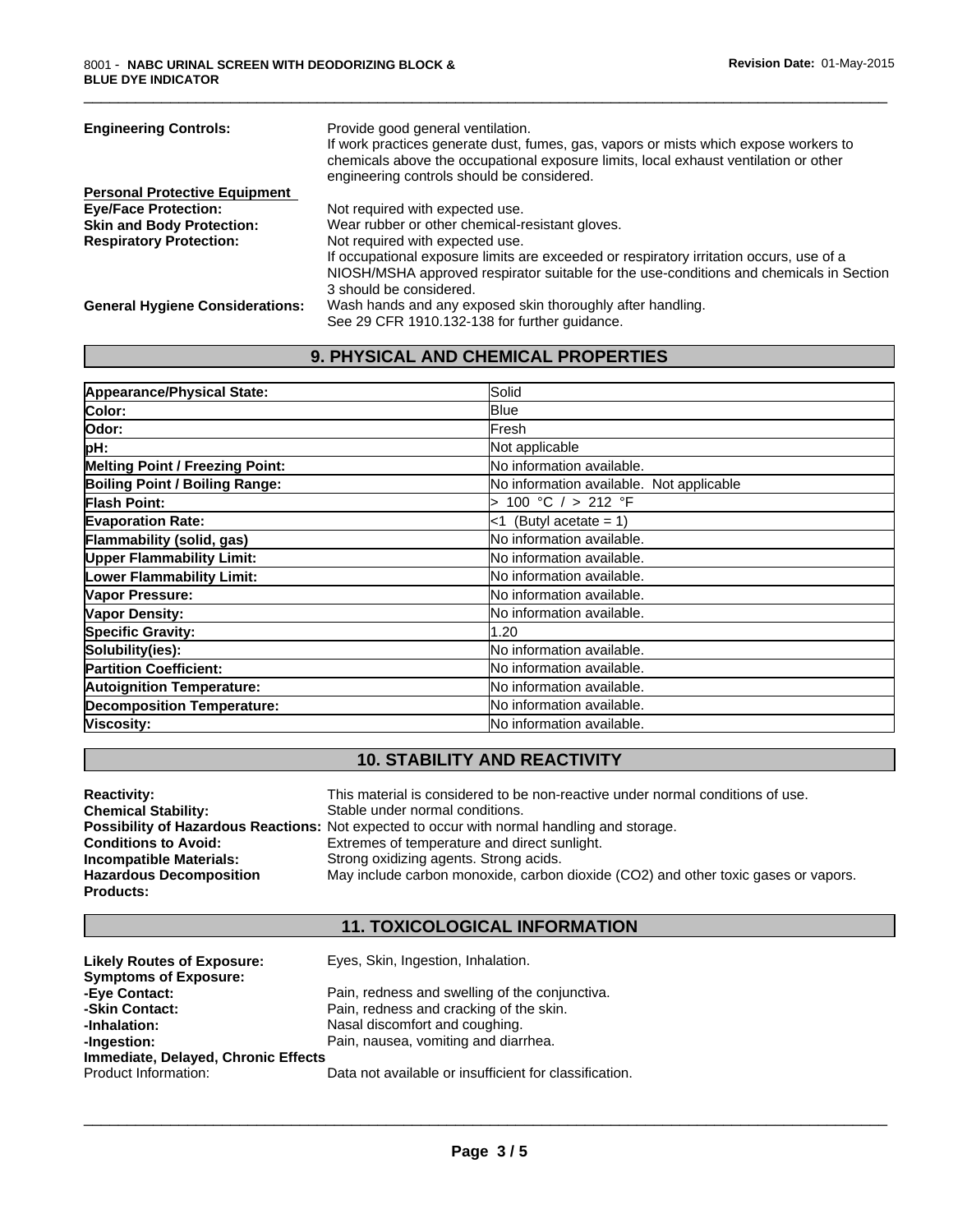#### **Numerical Measures of Toxicity**

The following acute toxicity estimates (ATE) are calculated based on the GHS document.

| ATEmix (oral):   | 2541 mg/kg |
|------------------|------------|
| ATEmix (dermal): | 6937 mg/kg |

#### **Component Acute Toxicity Information**

| <b>Chemical Name</b>                          | Oral LD50             | Dermal LD50        | <b>Inhalation LC50</b> |
|-----------------------------------------------|-----------------------|--------------------|------------------------|
| sodium sulfate<br>7757-82-6                   | $> 10000$ mg/kg (Rat) | Not Available      | Not Available          |
| polyethylene glycol<br>25322-68-3             | $= 28$ g/kg (Rat)     | > 20 g/kg (Rabbit) | Not Available          |
| sodium dodecylbenzene sulfonate<br>25155-30-0 | $= 438$ mg/kg (Rat)   | Not Available      | Not Available          |

**Carcinogenicity:** No components present at 0.1% or greater are listed as to being carcinogens by ACGIH, IARC, NTP or OSHA.

## **12. ECOLOGICAL INFORMATION**

| <b>Ecotoxicity</b> |
|--------------------|
|--------------------|

| <b>Chemical Name</b>                             | <b>Algae/Aquatic Plants</b> | Fish                                                                                                                                                                                                                       | <b>Toxicity to</b><br><b>Microorganisms</b> | <b>Crustacea</b>                                                           |
|--------------------------------------------------|-----------------------------|----------------------------------------------------------------------------------------------------------------------------------------------------------------------------------------------------------------------------|---------------------------------------------|----------------------------------------------------------------------------|
| sodium sulfate<br>7757-82-6                      | Not Available               | 13500 - 14500: 96 h<br>Pimephales promelas mg/L<br>LC50 6800: 96 h<br>Pimephales promelas mg/L<br>LC50 static 3040 - 4380: 96<br>h Lepomis macrochirus mg/L<br>LC50 static 13500: 96 h<br>Lepomis macrochirus mg/L<br>LC50 | Not Available                               | 630: 96 h Daphnia magna<br>mg/L EC50 2564: 48 h<br>Daphnia magna mg/L EC50 |
| polyethylene glycol<br>25322-68-3                | Not Available               | 5000: 24 h Carassius<br>auratus mg/L LC50                                                                                                                                                                                  | Not Available                               | Not Available                                                              |
| sodium dodecylbenzene<br>sulfonate<br>25155-30-0 | Not Available               | 10.8: 96 h Oncorhynchus<br>mykiss mg/L LC50 static                                                                                                                                                                         | Not Available                               | Not Available                                                              |

#### **Persistence and Degradability:** No information available. **Bioaccumulation:** No information available.

**Other Adverse Effects:** No information available.

## **13. DISPOSAL CONSIDERATIONS**

**Disposal of Wastes:** Dispose of in accordance with federal, state and local regulations. **Contaminated Packaging:** Dispose of in accordance with federal, state and local regulations.

#### **14. TRANSPORT INFORMATION**

**DOT:** Not Regulated **Special Provisions:**

**Proper Shipping Name:** Non-Hazardous Product Shipping descriptions may vary based on mode of transport, quantities, package size, and/or origin and destination. Check with a trained hazardous materials transportation expert for information specific to your situation.

 $\overline{\phantom{a}}$  ,  $\overline{\phantom{a}}$  ,  $\overline{\phantom{a}}$  ,  $\overline{\phantom{a}}$  ,  $\overline{\phantom{a}}$  ,  $\overline{\phantom{a}}$  ,  $\overline{\phantom{a}}$  ,  $\overline{\phantom{a}}$  ,  $\overline{\phantom{a}}$  ,  $\overline{\phantom{a}}$  ,  $\overline{\phantom{a}}$  ,  $\overline{\phantom{a}}$  ,  $\overline{\phantom{a}}$  ,  $\overline{\phantom{a}}$  ,  $\overline{\phantom{a}}$  ,  $\overline{\phantom{a}}$ 

## **15. REGULATORY INFORMATION**

**TSCA Status:** (Toxic Substance Control Act Section 8(b) Inventory)

All chemical substances in this product are included on or exempted from listing on the TSCA Inventory of Chemical Substances.